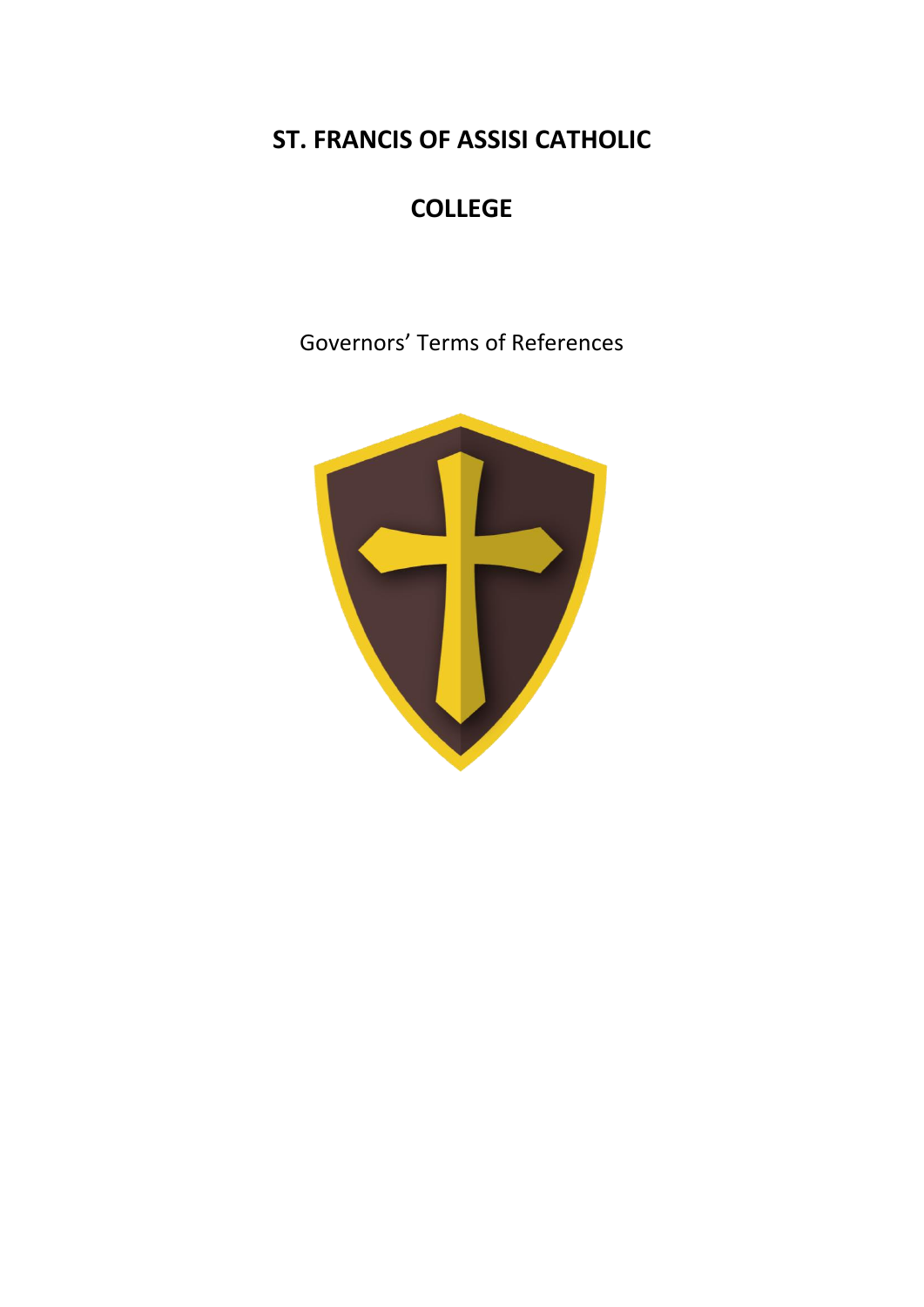# 1. **Index of Contents:**

- 1.1 Committee Structure Chart
- 1.2 Governing Body Responsibilities
- 1.3 Governing Body Establishment of Committees
- 1.4 Committee Terms of Reference and Composition: -

| 1.4.1              | Finance                                   |
|--------------------|-------------------------------------------|
| 1.4.2              | Pay Committee                             |
| 1.4.2a             | Pay Appeals Committee                     |
| 1.4.3              | <b>Curriculum Spiritual and Pastoral</b>  |
| 1.4.4              | <b>Buildings and Health &amp; Safety</b>  |
| 1.4.5              | Admissions                                |
| 1.4.6              | <b>Pupil Discipline and Grievance</b>     |
| 1.4.7              | First Appeals and Discipline (Capability) |
| 1.4.8              | <b>Governors' Appeals Committee</b>       |
| 1.4.9a             | <b>Appointed Governors</b>                |
| 1.4.9 <sub>b</sub> | <b>Review Officer</b>                     |

1.5 Governors' Delegation to the Headteacher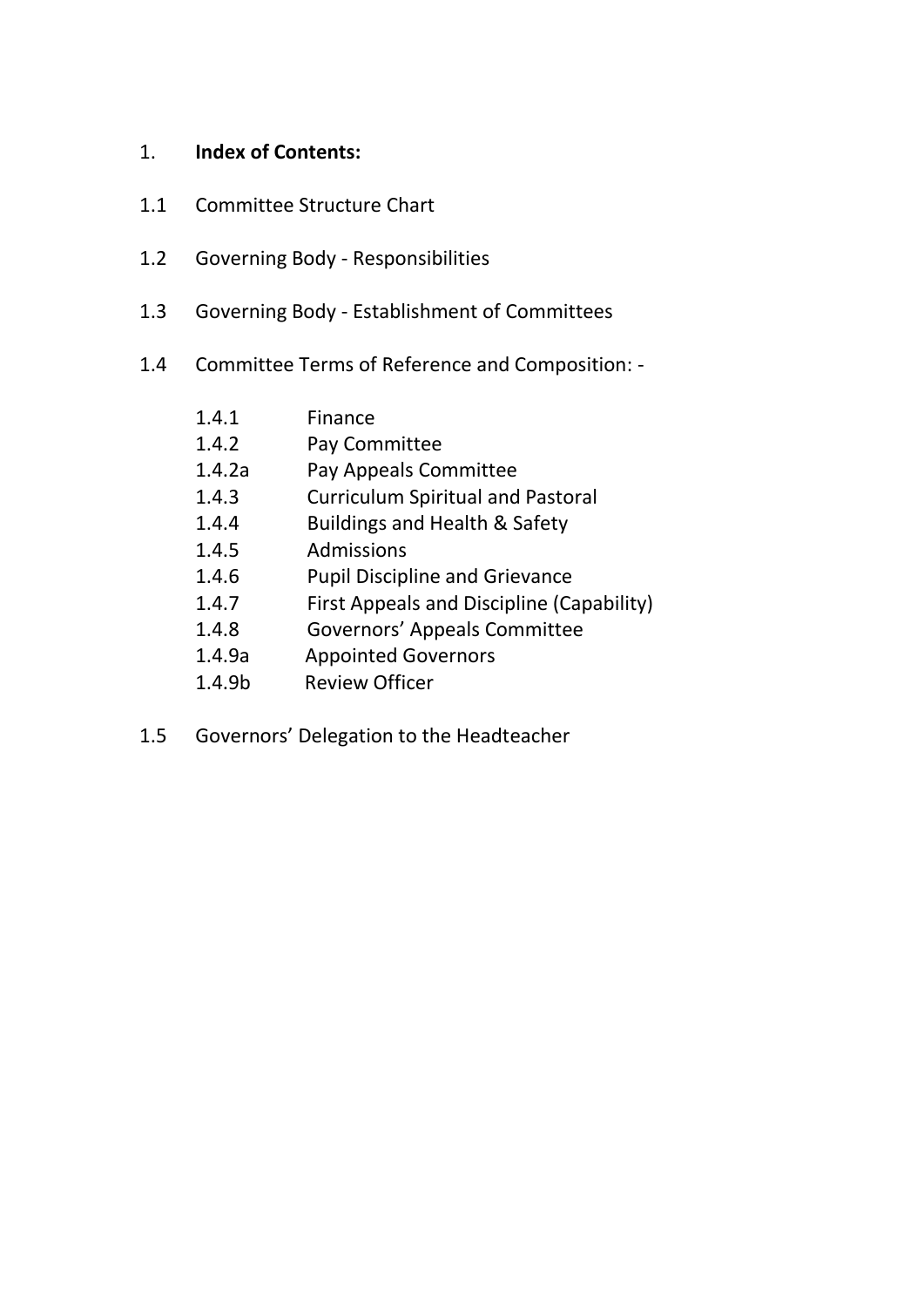#### **1.1 Committee Structure**



#### **1.2 Governing Body- Responsibilities**

The Governing Body is under a legal duty to conduct the school with a view to promoting high standards of educational achievement. It shall also ensure that the school is conducted in accordance with the Diocesan Trust Deed and its Instrument of Government, a legal document issued by the LEA, and relevant Education Acts.

The Governing Body is collectively corporate and responsible for all decisions and activities undertaken within the school's remit. It undertakes to manage its responsibilities by using a Governance model that employs Policies and Procedures with Committees (reporting to the Governing Body) for specific related areas.

Minutes of meetings will be kept along with copies of other relevant documentation and evidence of proceedings.

The Governing Body will manage its responsibilities either directly, or through properly appointed Committees. It charges the Headteacher to manage the day-to-day management of the school, and to provide accurate reports to the Governing Body or its Committees.

The Governing Body will undertake a range of monitoring activities to verify the reliability of information it receives.

#### **Policies and Procedures:**

The Governing Body has established and maintains a range of Policies and Procedures to provide a robust framework of guidance and instruction to support the School's Catholic Ethos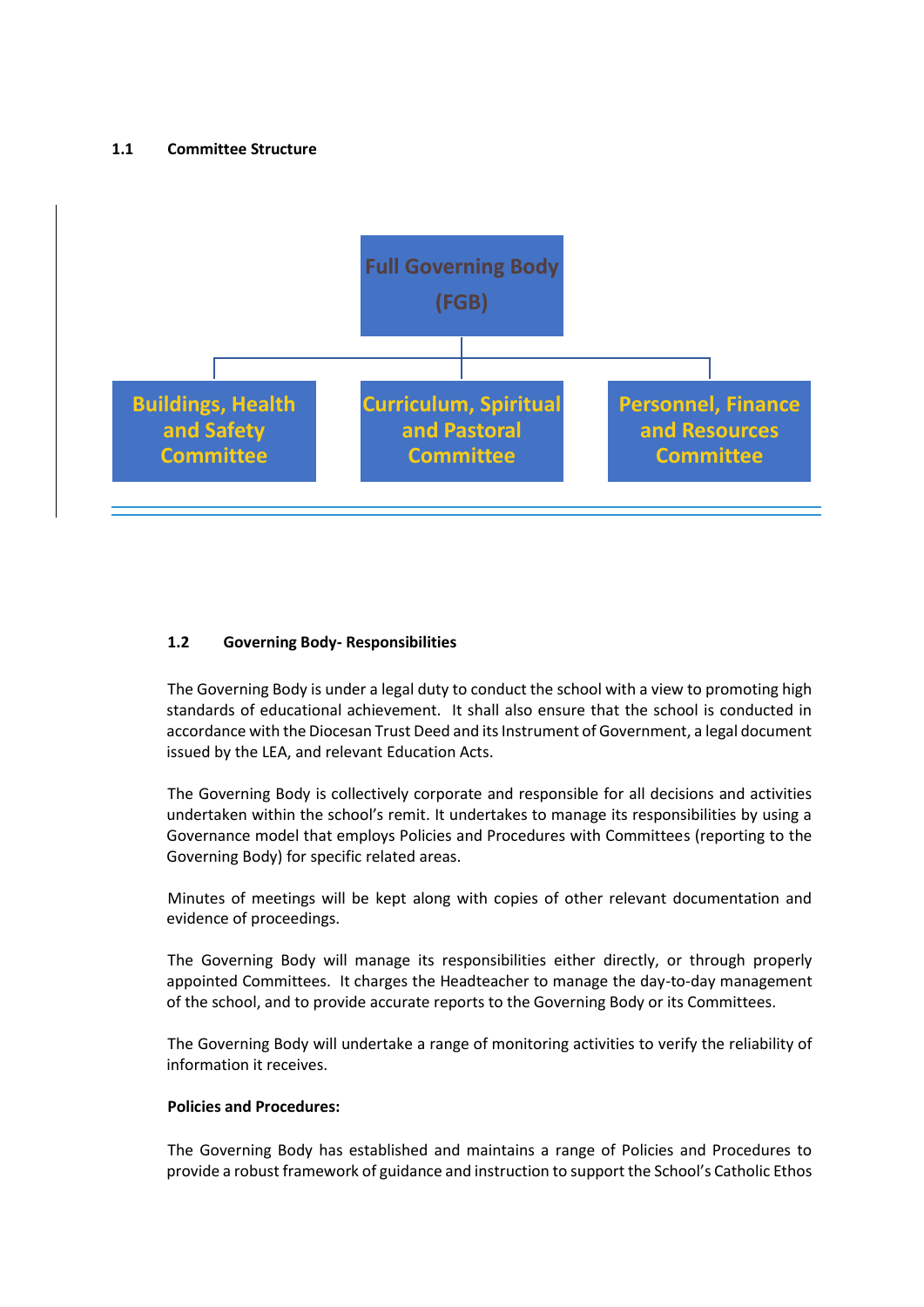and to ensure its religious, moral, pastoral and legal obligations are consistently met in a spirit of fairness and equality for all.

All Governing Body policies must be approved by the Governing Body and given an expiry/review date consistent with any legal requirements. The Governing Body must review and if necessary amend a policy to ensure its continuance by its review date. No review date should exceed three years.

If at any time circumstances arise that affect the function or application of a policy, the Governing Body may review, amend, withdraw or create a new policy.

The Governors have particular regard to the undernoted:-

- a) To make a written Statement of Curriculum Policy having regard to LA and Diocesan Policy.
- b) To make a written policy Statement on Sex Education with due regard for current statute and the Instrument of Government.
- c) To consider reinstatement of excluded pupils as and when required.
- d) To approve an Annual School Profile.
- e) To control use of premises.
- f) To determine admissions arrangements.
- g) To appoint and dismiss staff.
- h) To adopt appropriate discipline and grievance procedures.
- i) To adopt and keep under review a charging policy and modify when necessary.
- j) To ensure that pupils are entered for approved examinations only.
- k) To comply with Health and Safety Policy and requirements.
- l) To determine times of School sessions and dates of terms and holidays.
- m) To set an Annual Budget in the light of statutory requirements and to exercise proper financial management.
- n) To adopt a policy relative to pupil discipline.
- o) To ensure the National Curriculum is implemented.
- p) To ensure that Religious Education and Collective Worship are provided.
- q) To comply with statutory requirements concerning Inspection of Religious Education and Collective Worship and the Ofsted inspection.
- r) To make every endeavour to meet the needs of SEN pupils.
- s) To hold a meeting at least once a term.
- t) To elect a Chair and Vice-Chair annually and the Clerk to the Governors as required.
- u) To adopt and review home / school arrangements

The Governing Body must review the delegation of functions annually.

The Governing Body can delegate any of its statutory functions to a committee, a governor or to the Headteacher, subject to prescribed restrictions. The Governing Body, as a corporate body, will remain responsible for any decisions taken, including those relating to functions delegated to a committee or individual.

The following functions can be delegated to a committee, but cannot be delegated to an individual:

- Functions relating to the approval of the first formal budget plan of the financial year;
- Functions relating to school discipline policies;
- Functions relating to the exclusion of students (except in an emergency when the Chair has the power to exercise these functions);
- Functions relating to admissions (DfE Statutory Guidance 3.8.1)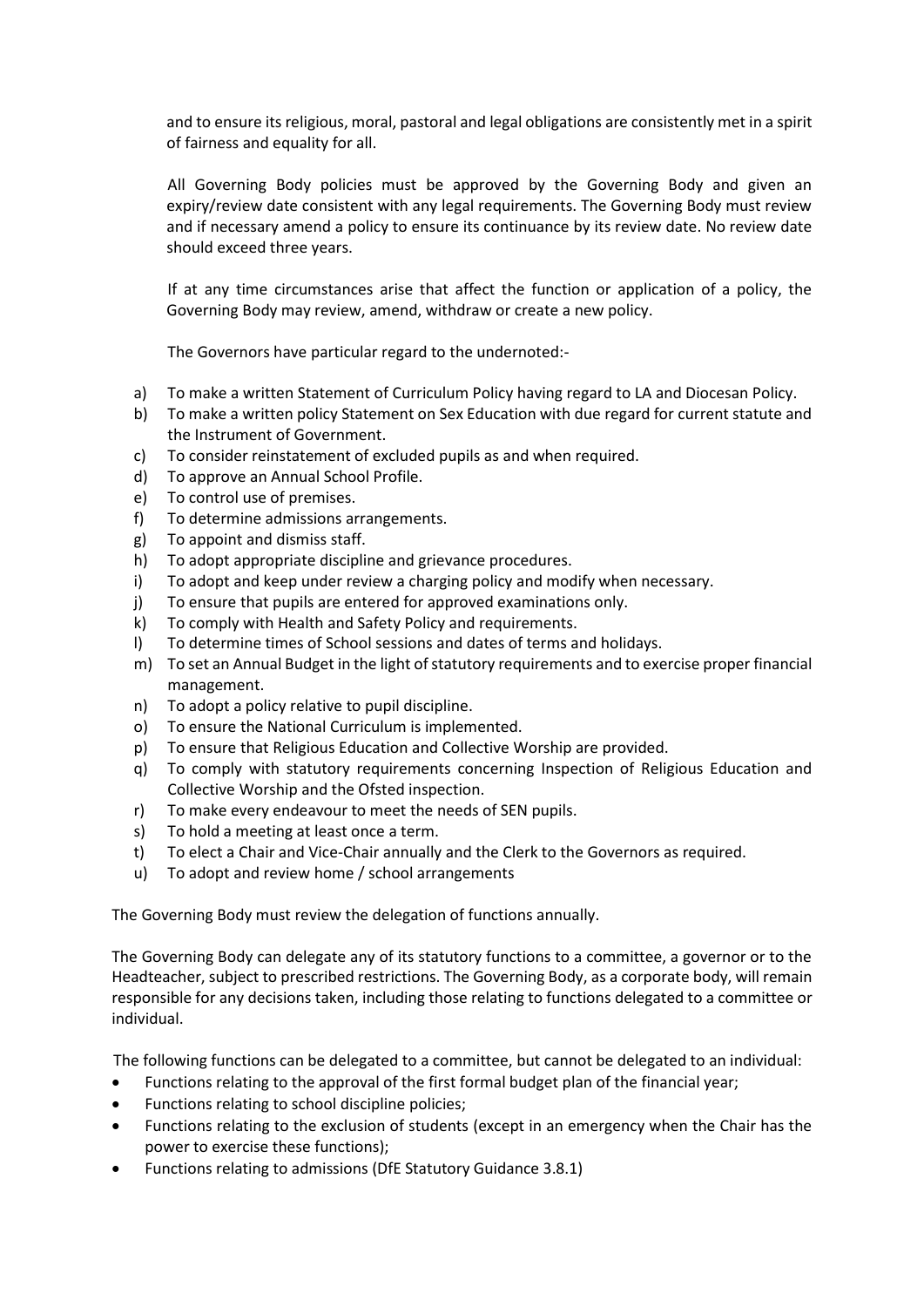The Governing Body cannot delegate any functions relating to:

- The constitution of the governing body;
- The appointment or removal of Chair and Vice-Chair;
- The appointment of the Clerk;
- The suspension of governors;

• The delegation of functions and the establishment of committees (DfE Statutory Guidance 3.8.2) Any individual or committee to whom a decision has been delegated must report to the Governing body in respect of any action taken or decision made. The Governing body can still carry out functions and make decisions on matters it has delegated.

The foregoing list is not exhaustive but represents the prime responsibilities defined in the Instrument of Government, the School Standards and Framework Act 1998, the Statutory Guidance on School Governance (England) Regulations 2003 and other official sources.

Dated copies of any amended policies will be retained to provide a traceable record of policy development.

#### **Clerking and Minutes:**

- The Governing Body must appoint a Clerk responsible for Full Governing Body and Committee meetings.
- The Headteacher cannot be appointed as clerk to a committee. However, is entitled to attend any meeting of any committee which is not considering her/his conduct, pay, continued employment or the appointment of a successor.
- The convening, conduct and minuting of committees must comply with the same regulations as those applying to meetings of the full Governing Body. The Clerk to the Committee must give each member of the committee and the Headteacher (if not a member) written notice of a meeting, a copy of the agenda and any papers to be considered at the meeting, normally at least seven days before the meeting.
- The Clerk must ensure that minutes are drawn up, approved by the governing body and are signed by the Chair at the next meeting. The Governing Body should make available to any interested party agenda, minutes, reports and papers (excluding confidential items) as soon as is reasonably practicable.

#### **1.3 Governing Body - Establishment of Committees**

The Governing Body must determine the membership and terms of reference of any committee it chooses to establish and should review these annually. These decisions should be recorded in the minutes.

- a) At least half of the Governing Body members must be present when Committees are established or new members appointed.
- b) Each Committee must include at least three governors, and a quorum shall be a minimum of three governors.
- c) The Governing Body can disband a Committee, change its membership or amend/withdraw its delegated powers at any time.
- d) Committees to have the delegated status of decisions of the full Governing Body within their constitutional remit as defined in Section 1.4 of this Policy Document.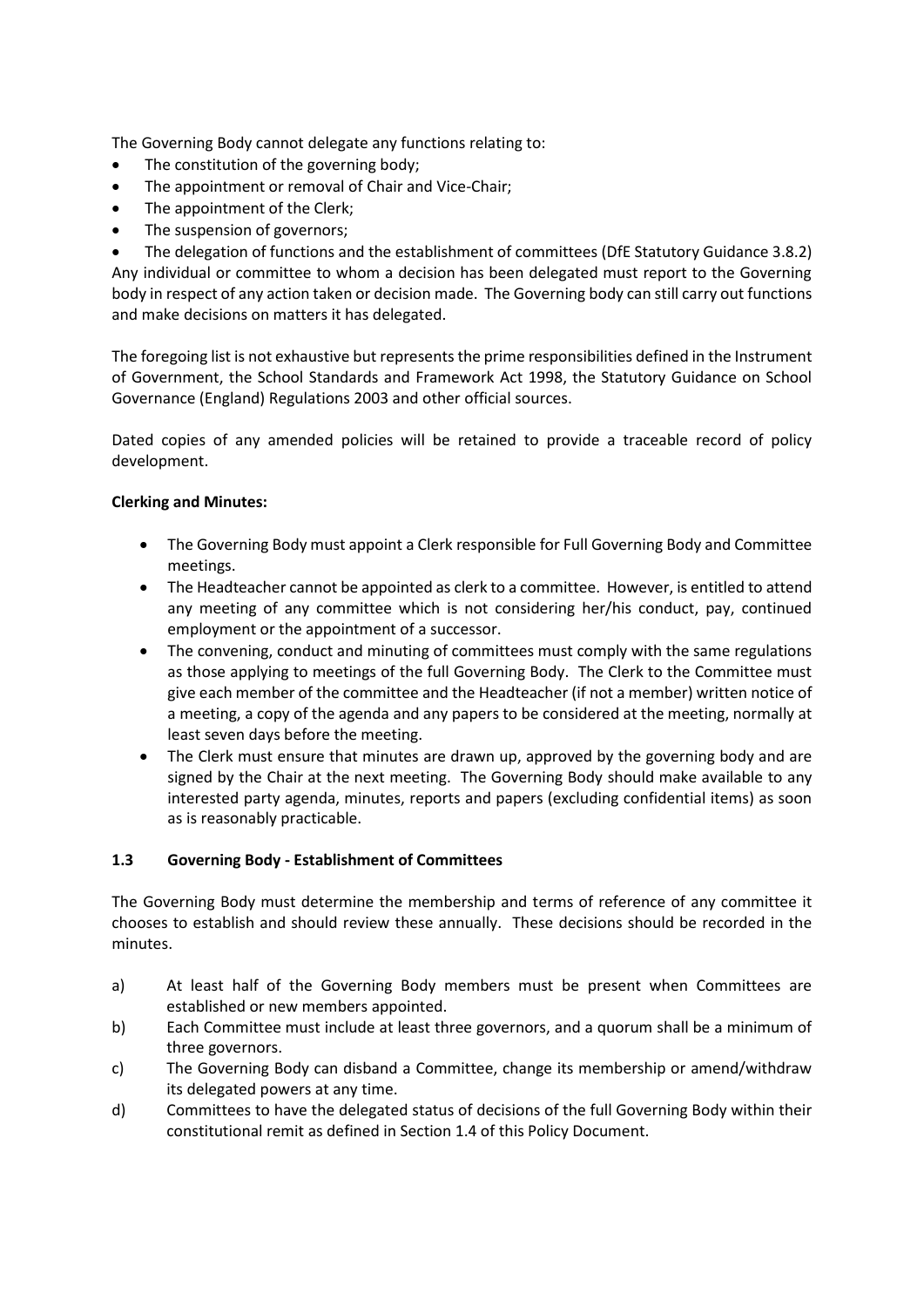- e) Where Committees have a membership of four or more governors, the Committee will elect its own Chair and Vice Chair from its membership. Where a Committee has only three Governors, the members will elect their own Chair when they first meet.
- f) Committees to hold meetings when required, generally termly, two weeks notice being given whenever possible.
- g) Committees to be empowered to set up small groups from their membership to conduct the constitutional business of that Committee e.g. short listing and interviews for appointments.
- h) The Chair of a Committee to be empowered to co-opt other governors and non-governors with specialist skills and/or knowledge appropriate to the working of the Committee. Such co-opted persons will have no voting powers.
- j) All meetings to be formally minuted and all proceedings reported back to the full Governing Body. However, the Governing Body should not normally report in detail, where the power of decision is delegated to the Committee, the discussions leading to that decision.
- k) The Chair or Vice-Chair cannot be an employee or registered pupil.
- l) The Headteacher cannot be the clerk to the committee.
- m) There is no power for the Chair of a Committee to act in an emergency; if there is a need for emergency action, it has to be carried out by the Chair of the Full Governing Body.
- n) The Governing Body remains accountable for any decisions taken, including those relating to functions delegated to a committee or an individual, and can still perform functions it has delegated.

#### **1.4 Committee Terms of Reference and Composition**

Governors' Committees have a one-year life and must be re-constituted annually in the Autumn term of the new school year. They will be populated with members of the Governing Body who will have voting powers. They will be given agreed set Terms of Reference. Each Committee will have a Chair and Vice Chair. The Committee may co-opt other relevant persons to assist and advise the Committee. Such persons will have no voting rights.

The Governing Body or any Committee as required may request a relevant individual, or assemble a Working Party to over-see a project. Any powers to be delegated will be approved by the Governing Body and contained in the Terms of Reference. Working parties can be populated with any relevant person, including external advisers. The Governing Body may change or disband the project at any time, in which case the Terms of Reference and Working Party will cease.

Committees will report to the Full Governing Body through minutes, documents and presentations, except where their Terms of Reference dictate otherwise for reasons of confidentiality.

The quorum for any committee meeting and for any vote must be three governors who are members of the committee or more, as determined by the committee.

Governors should withdraw from any meeting where they have a direct or indirect pecuniary interest or where there is a reasonable doubt about the person's ability to act impartially.

# **1.4.1. Personnel, Finance and Resources**

#### a) **Membership:**

Minimum 4 Governors, 2 of whom will be Foundation Governors Headteacher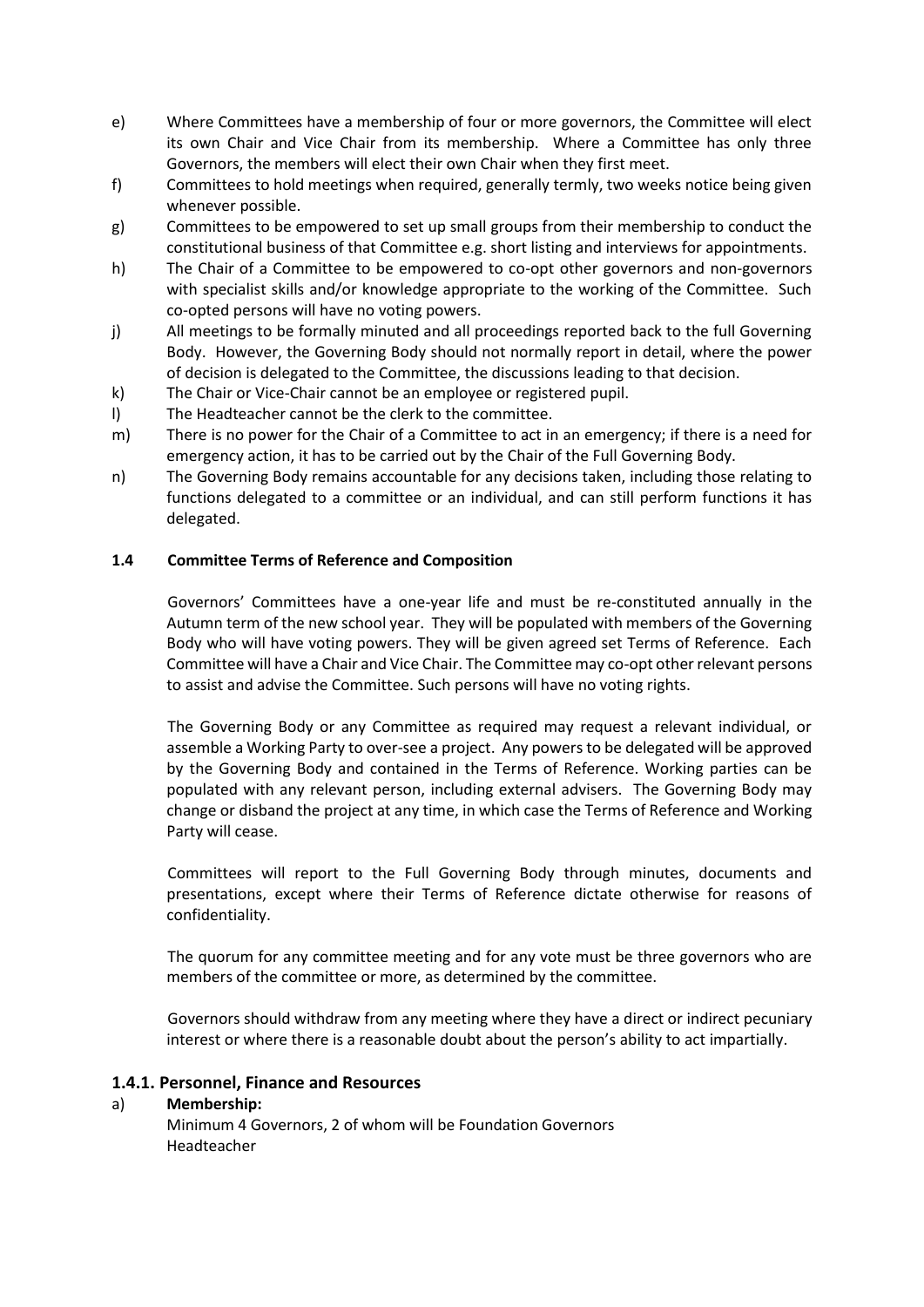Co-opted: Deputy Headteacher, Assistant Headteacher

# b) **Chair and Vice-Chair:**

To be elected by the Committee from its membership annually.

#### c) **Reporting:**

- i) Minutes to be published
- ii) Report on activities and decision to the next Governing Body meeting.

#### d) **Frequency:**

To meet at least termly.

# e) **Convening and Agenda:** Chair in consultation with the Headteacher

# f) **Quorum:**

Three

#### g) **Terms of Reference:**

- 1. To determine, under the financial limits set by the Finance and General Purposes Committee the number of staff, both teaching and non-teaching and levels of salaries, allowances and enhancements.
- 2. To review and report to the governing body on the school's staffing structure.
- 3. To consider and recommend personnel policies, for example on discipline and grievance, to the governing body.
- 4. To make staff appointments including promotions, except for the Head and Deputy Head posts and those delegated for appointment by the Headteacher.
- 5. To monitor policies and procedures related to personnel, i.e. disciplinary codes, dismissal, early retirement schemes, appraisal systems, equal opportunities, Health and Safety (Welfare) and personal development.
- 6. To agree annually the arrangements for the appointment of temporary staff.
- 7. To review and report to the governing body in respect of local or national legislative or policy initiatives which may have personnel implications.
- 8. To act as the co-ordinating body for spending committees, preparing and recommending to the Governing Body an Annual Budget for approval.
- 9. To monitor all financial income and expenditure, taking action appropriate for sound administration of the Annual Budget.
- 10. To consider the financial implications relative to school development plans and priorities.
- 11. To determine lettings policy and charges.
- 12. To receive and approve audited school fund accounts for presentation to the Governing Body.
- 13. To consider the financial implications of the School Development Plan, post-Diocesan and post-OFSTED inspection planning and any similar plans.
- 14. To review and report on any other appropriate financial matter as requested by the governing body.

15.

# 1.4.2 **Pay Committee**

a) **Membership:**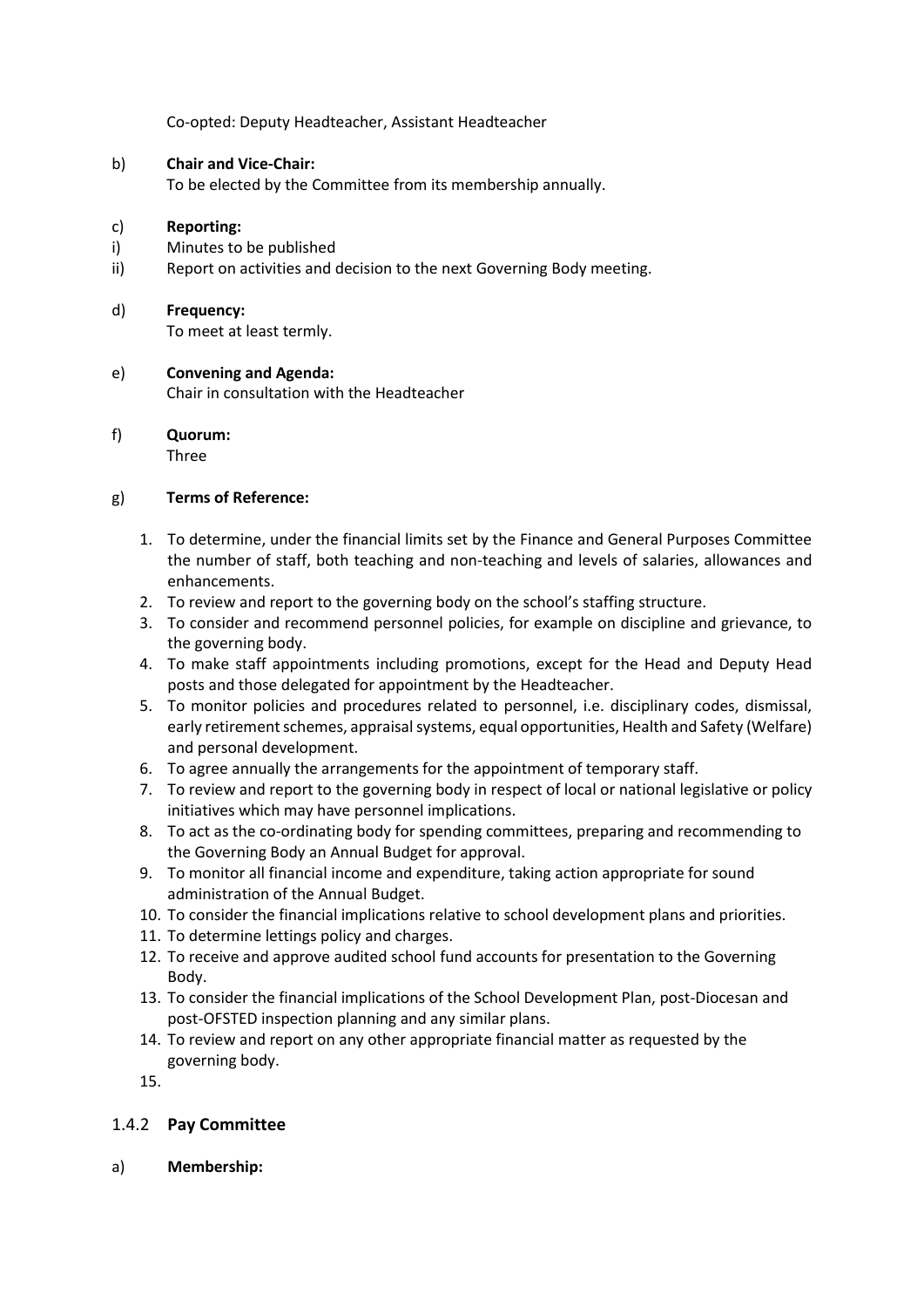Three eligible governors **Total 3**

#### b) **Chair:**

To be elected by the Governing Body annually.

#### c) **Reporting:**

- i) A written record of the proceedings to be maintained.
- ii) Report on proceedings and decision to the next Governing Body meeting.

Note: The confidentiality of the staff concerned to be strictly maintained at all times.

#### d) **Frequency:**

As necessary

#### e) **Convening and Agenda:**

Chair in consultation with the Headteacher

#### f) **Quorum:**

Three

Note: The Chair to ensure that three governors are in attendance at each hearing.

#### g) **Terms of Reference:**

- 1. To draw up a pay policy for recommendation to the governing body and thereafter to review the policy.
- 2. To carry out an annual review of all staff salaries and to determine any matter within the discretion of the governing body relating to pay, salaries or wages of staff employed at the school (e.g. upper pay spine progression, management allowances, leadership spine progression, etc.). The Committee will receive the report and recommendation of the Appointed Governors on the Headteacher's pay review, regarding requests, etc.

# 1.4.2a **Pay Appeals Committee**

a) **Membership:** Three eligible governors **Total 3** 

# b) **Chair:** To be elected by the Governing Body annually.

#### c) **Reporting:**

- i) A written record of the proceedings to be maintained.
- ii) Report on proceedings and decision to the next Governing Body meeting.
- Note: The confidentiality of the staff concerned to be strictly maintained at all times.

#### d) **Frequency:**

As necessary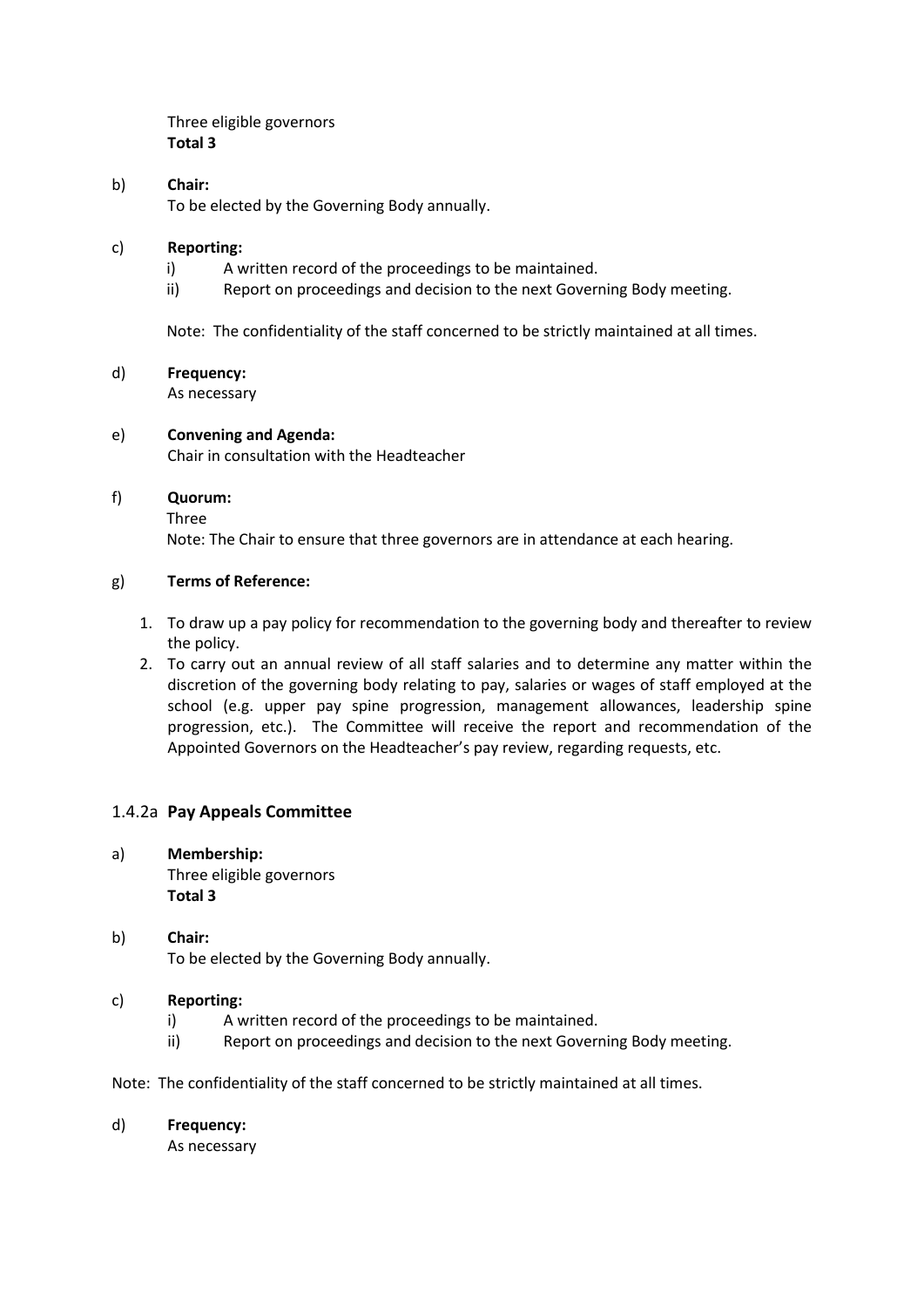#### e) **Convening and Agenda:**

Chair in consultation with the Headteacher

f) **Quorum:** Three

g) **Terms of Reference:**

To consider any appeal arising from the decision of the Pay Committee.

# **1.4.3. Curriculum, Spiritual and Pastoral**

# a) **Membership:**

Three Foundation Governors One Staff Governor Two Other Governors Headteacher **Total 4**

Co-opted: Deputy Headteacher, Head of RE, School Chaplain, Assistant Headteacher (Pastoral), appropriate members of the Senior Leadership Team

# b) **Chair:**

To be elected by the Committee from its membership annually.

#### c) **Reporting:**

- i) Minutes to be published
- ii) Report on activities and decision to the next Governing Body meeting.

#### d) **Frequency:**

To meet at least termly.

# e) **Convening and Agenda:**

Chair in consultation with the Headteacher.

# f) **Quorum:**

Three

# g) **Terms of Reference:**

- 1. To promote and support the Catholic ethos of the school through the spiritual and moral development of pupils.
- 2. To monitor whole school activities in relation to the pastoral and spiritual life of the school.
- 3. To liaise with the Religious Education Department and Senior Staff having pastoral responsibility.
- 4. To approve policies and procedures in relation to spiritual and moral teaching e.g. Sex Education Policy.
- 5. To consider student attendance, behaviour and exclusion issues in accordance with applicable legislation and DfE guidance.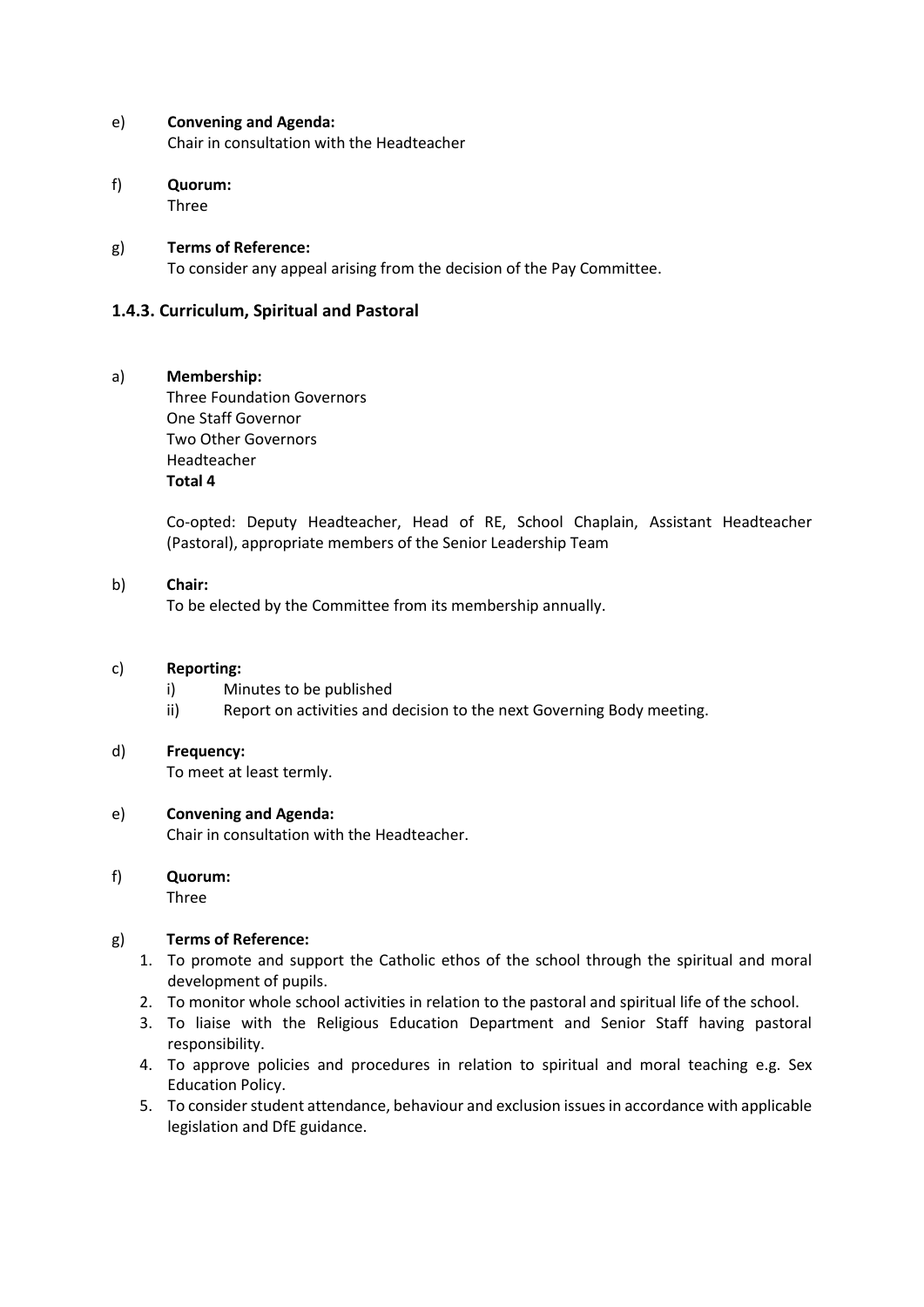# **1.4.4. Buildings and Health & Safety Committee**

#### a) **Membership:**

5 Governors Headteacher **Total 6**

Co-opted: Deputy Headteacher, School Health and Safety Officer, Architects Representative, School Business Manager, School Premises Manager, appropriate members of the Senior Leadership Team

# b) **Chair:**

To be elected by the Committee from its membership annually.

# c) **Reporting:**

- i) Minutes to be published
- ii) Report on activities and decisions to the next Governing Body meeting.
- d) **Frequency:** To meet at least termly
- e) **Convening and Agenda:** Chair in consultation with Headteacher.
- f) **Quorum:** Three

# g) **Terms of Reference:**

- 1. To be responsible for the Maintenance, Development and Letting of the School buildings and grounds.
- 2. To prepare an annual maintenance programme in accordance with the school's delegated budget and development plan.
- 3. To be responsible for compliance with all current Health and Safety requirements and associated regulations.
- 4. To ensure that the School's Health and Safety Policy is regularly reviewed to maintain validity.
- 5. To ensure that there are appropriate systems in place for the risk management of sites and buildings including playing fields.
- 6. To make recommendation to the governing body for minor works.
- 7. To make recommendations to the governing body for the use of the School's devolved capital allocation and Diocesan funding in line with the School's Asset Management Plan.
- 8. To review and make recommendations to the governing body on the School's Asset Management Plan

# **1.4.5. Admissions Committee**

a) **Membership:** Three eligible governors **Total 3**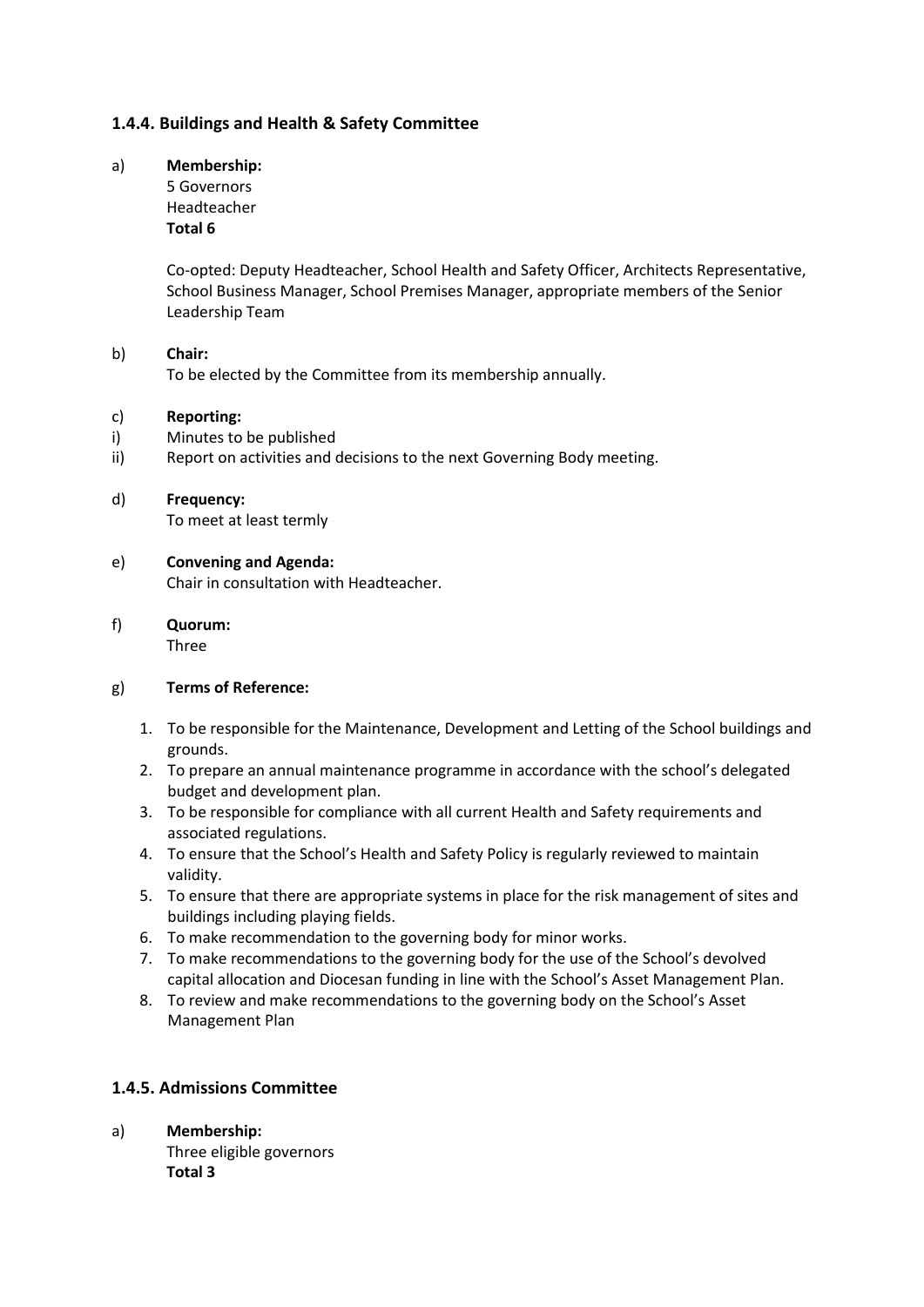#### b) **Chair:** To be elected at the "first" meeting of the Committee.

#### c) **Reporting:**

- i) Minutes to be published
- ii) Report on activities and for approval of decision at the next Governing Body meeting.

#### d) **Frequency:**

As necessary

e) **Convening and Agenda:** Chair in consultation with the Headteacher

# f) **Quorum:**

Three

# g) **Terms of Reference:**

- 1. To annually review Admission Criteria and make recommendations to the Governing Body.
- 2. To annually review September intake numbers and make recommendations to the Governing Body.
- 3. To be responsible for implementing this Catholic School's Admissions Policy.

# **1.4.6. Pupil Discipline and Grievance Committee**

a) **Membership:**

Three eligible governors **Total 3** 

#### b) **Chair:**

To be elected at each 'first' meeting of the Committee.

#### c) **Reporting:**

- i) A written record of the proceedings to be maintained.
- ii) Report on proceedings and decision to the next Governing Body meeting.

Note: The confidentiality of the pupils concerned to be strictly maintained at all times.

# d) **Frequency:**

As necessary

# e) **Convening and Agenda:**

Chair in consultation with the Headteacher.

#### f) **Quorum:**

Three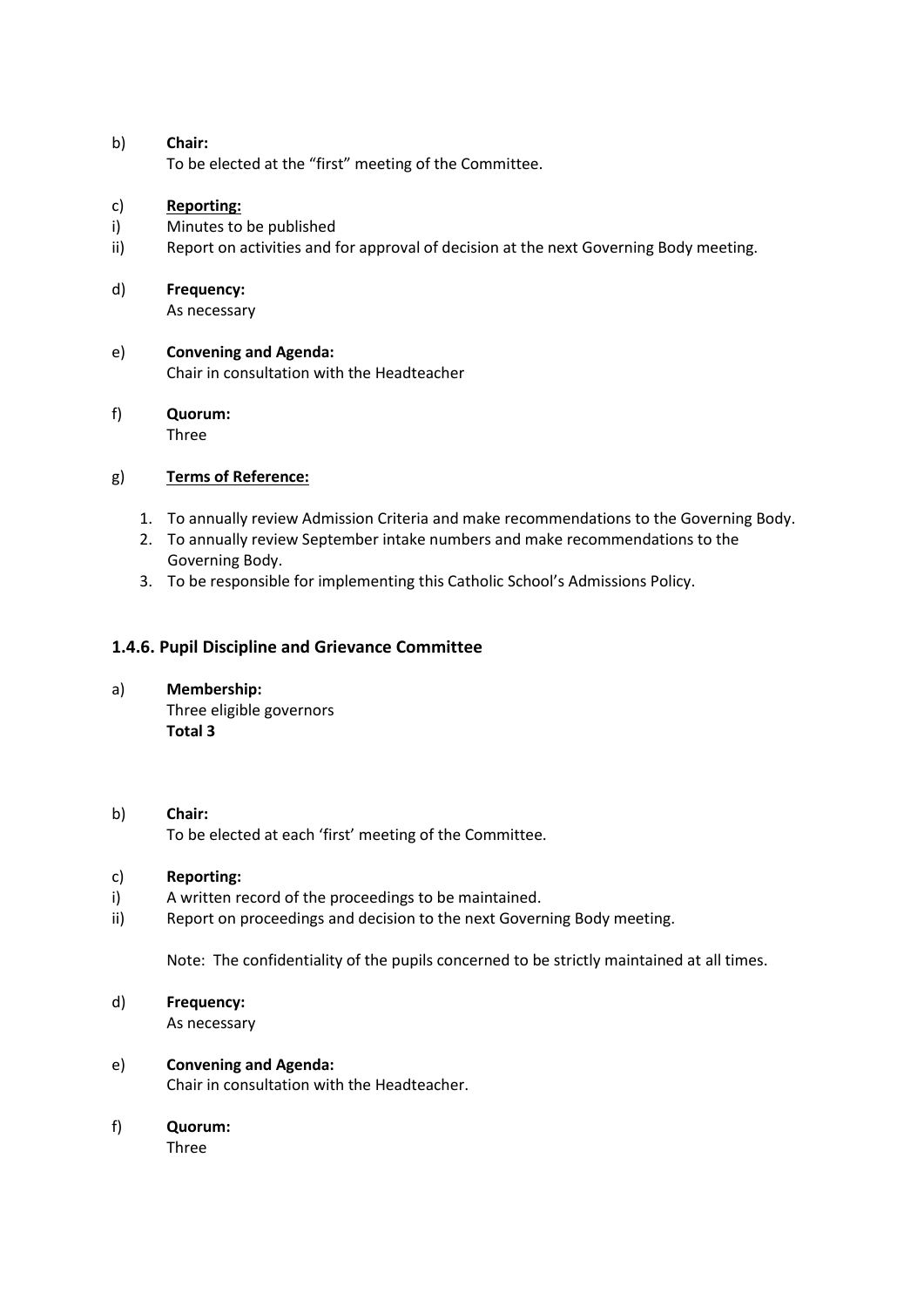Note: The Chair to ensure that three governors are in attendance at each hearing.

#### g) **Terms of Reference:**

- 1. To implement the School's Pupil Disciplinary Code.
- 2. To conduct disciplinary proceedings in respect of pupils in accordance with Diocesan and LA guidelines
- 3. To hear grievances/complaints involving pupils in accordance with Diocesan and LA guidelines.

# **1.4.7 First Appeals and Discipline (Capability) Committee (Staff)**

#### a) **Membership:**

Three eligible governors **Total 3**

(The Headteacher and staff governors cannot sit as members of this committee.)

#### b) **Chair:**

To be elected at the "first" meeting of the Committee.

#### c) **Reporting:**

- i) A written record of the proceedings to be maintained.
- ii) Report on proceedings and decision to the next Governing Body meeting.

Note: The confidentiality of the staff concerned to be strictly maintained at all times.

#### d) **Frequency:**

As necessary

#### e) **Convening and Agenda:** Chair in consultation with the Headteacher

f) **Quorum:** Three

#### g) **Terms of Reference:**

- 1. To consider and make a decision relating to the following staff matters, in accordance with Diocesan policy and with reference to LA guidance.
- (i) Matters, including discipline, which may lead to the dismissal of a member of staff;
- (ii) Redundancy and redeployment
- 2. To consider any grievance from a member of staff against the Headteacher, not previously resolved through the stages set out in the Grievance Procedure (if the school grievance procedure requires this).

#### **1.4.8. Governors' Appeals Committee**

#### a) **Membership:**

Three eligible non-staff Governors **Total 3**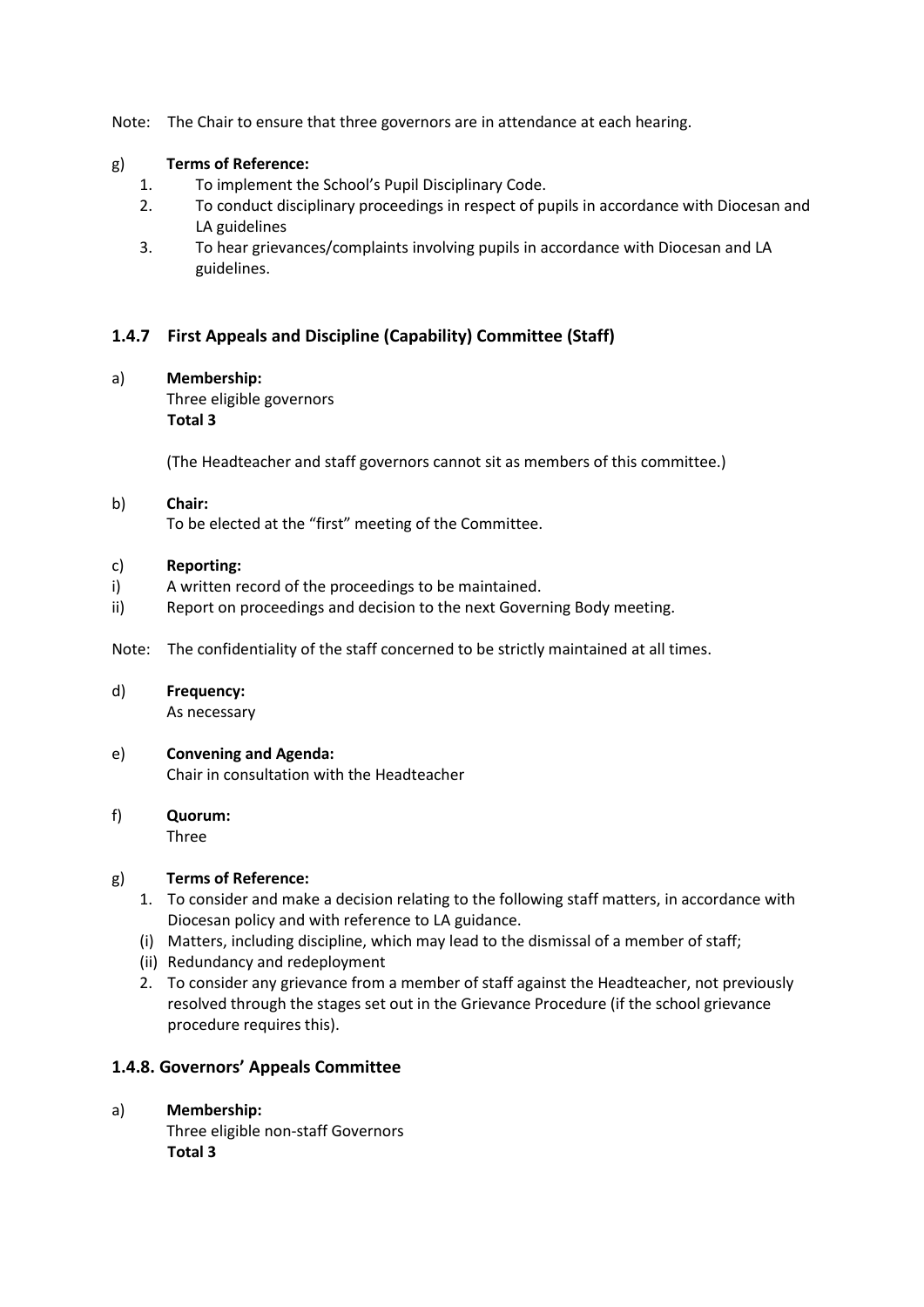(The Headteacher and staff governors cannot sit as members of this committee.)

- b) **Chair:**
- To be elected at the first meeting of the Committee.

#### c) **Reporting:**

- i) A written record of the proceedings to be maintained.
- ii) Report on proceedings and decision to the next Governing Body meeting.
- Note: The confidentiality of the persons concerned to be strictly maintained at all times.
- d) **Frequency:** As necessary

#### e) **Convening and Agenda:**

Chair of the Governing Body in consultation with the Headteacher

f) **Quorum: Three** 

#### g) **Terms of Reference:**

- 1. To hear and mediate on all appeals, in accordance with the DSC model Grievance and Disciplinary Procedures for the Employees of the Governing Bodies of Catholic Voluntary Aided Schools with Delegated Budgets, arising from:
	- a) Staff dismissal.
	- b) Staff disciplinary and grievance proceedings.
	- c) Staff pay disputes.

#### **1.4.9a Appointed Governors**

#### a) **Membership:**

Chair of Governors and 2 Foundation Governors **Total 3**

b) **Chair:** To be elected at the "first" meeting of the Committee.

#### c) **Reporting:**

- i) A written record of the proceedings to be maintained.
- ii) Report on proceedings and decision to the next Governing Body meeting.
- d) **Frequency:**
	- Annually

# e) **Convening and Agenda:**

Chair in consultation with the Headteacher

f) **Quorum:**

Three

Note: The Chair to ensure that three Governors are in attendance at each hearing.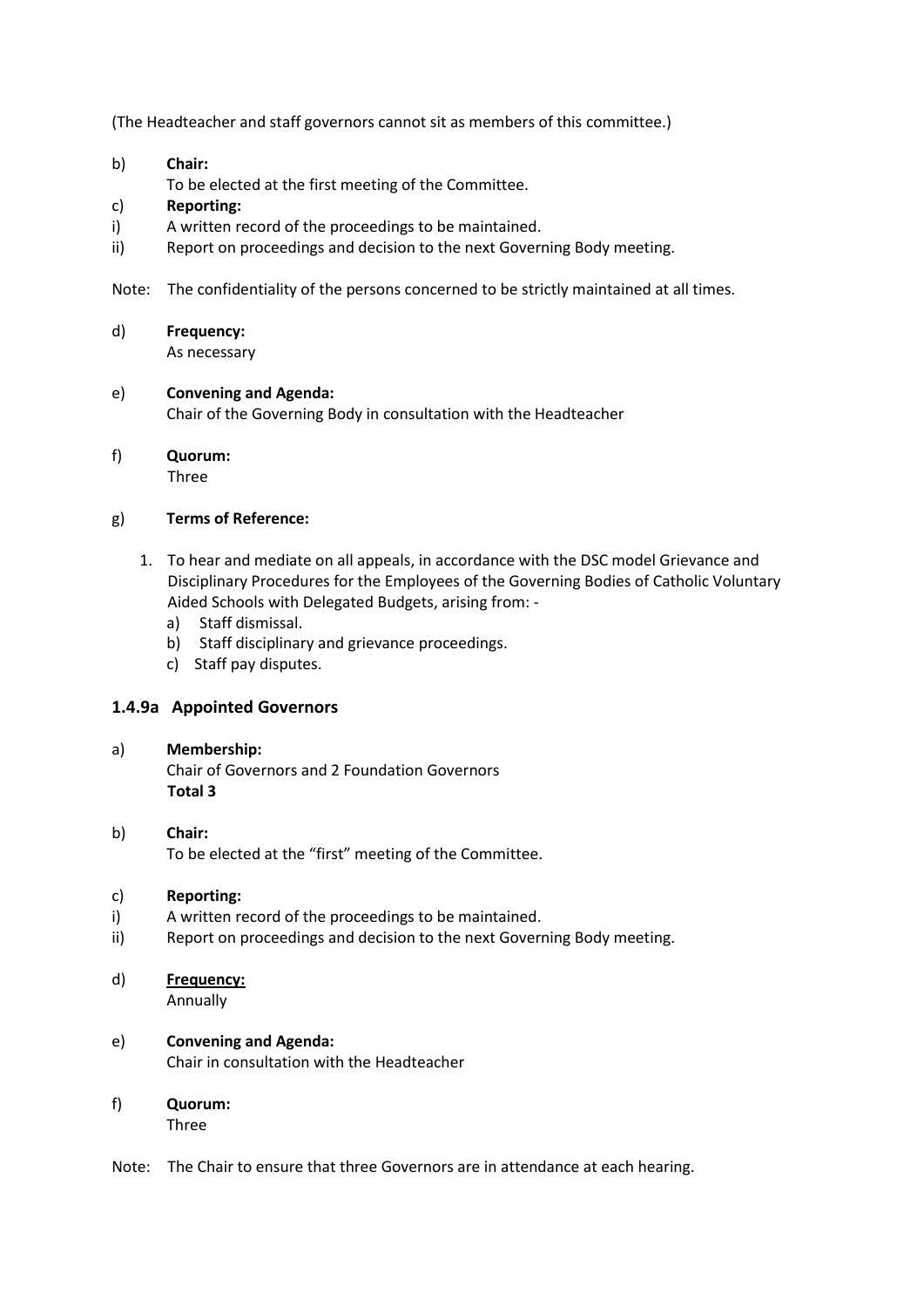#### g) **Terms of reference:**

To undertake the Headteacher's Annual Review by:

- 1. Appointing and taking advice from an external adviser.
- 2. Conducting the Headteacher's performance review/appraisal.
- 3. Agreeing targets and objectives with the Headteacher, relating to the Headteacher's performance and her/his duties in accordance with the applicable legislation.
- 4. Making recommendation on the Headteacher's pay to the Pay Committee.
- 5. Ensuring that there is a system of performance management for all staff at the school and to review the operation of that system.

#### **1.4.9b Review Officer**

To be appointed by the Full Governing Body to hear any appeal by the Headteacher regarding Performance Review. This may not be the as he/she sits on the Appointed Governors Panel.

# **1.4.11 Complaints Committee**

**a) Membership:**

Three eligible governors **Total 3**

#### **b) Chair:**

To be elected at each 'first' meeting of the Committee.

#### **c) Reporting:**

- i) A written record of the proceedings to be maintained
- ii) Report on proceedings and decision to the next Governing Body meeting.

Note: The confidentiality of the party/ies concerned to be strictly maintained at all times.

**d) Frequency:**

As necessary

- **e) Convening and Agenda:** Chair in consultation with the Headteacher
- **f) Quorum:**
	- Three

Note: The Chair to ensure that three governors are in attendance at each hearing.

#### **g) Terms of Reference:**

1) To hear grievances/complaints in accordance with Diocesan and LA guidelines.